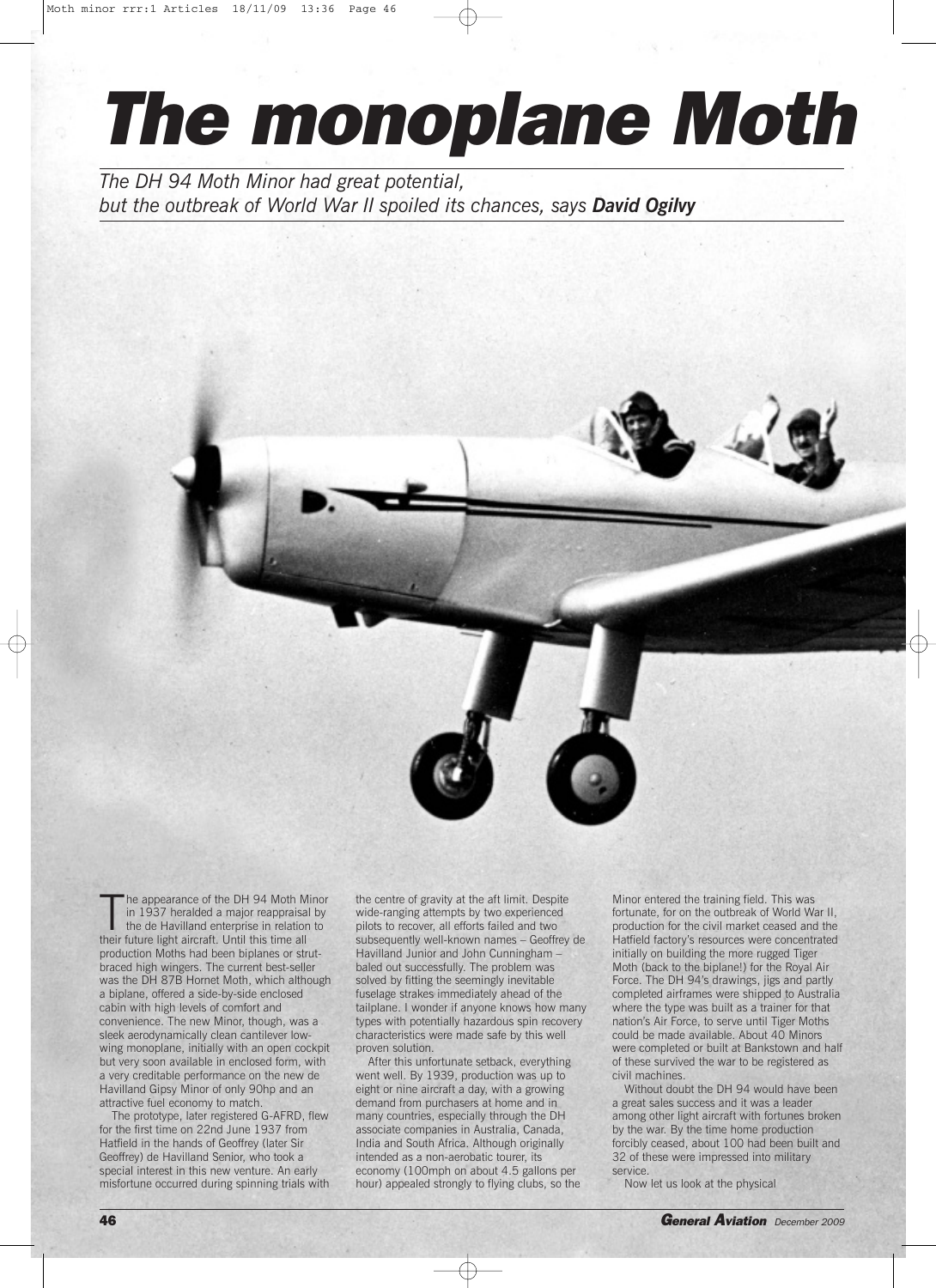

characteristics of this interesting aeroplane. Although I am tempted to call it little, I could be taken to task as it has a span of 36ft 7ins, which is not surprising as the wing is of a high aspect ratio, easily foldable. There is a narrow fixed centre section to which the undercarriage is attached. The fuselage is a traditional plywood box structure, but the cantilever wing, with two spars, is ply covered from the leading edge to the rear spar, with fabric skinning behind. There are no flaps, but as it is such a clean design the gliding angle is very flat, so a very large and effective perforated air brake enables the machine to go down quite steeply, when required to do so. If fully extended this reduces the lift/drag ratio from 9.5 to 7.5:1. Power is provided by the 90hp DH Gipsy Minor, a neatly scaled down development of the bigger and more ubiquitous brother, the Gipsy Major. With wings folded, the packed width is only 12 feet.

Entry to the cockpits is via a wing walkway; the layout is reasonably spacious and more than usually comfortable with armrests on what are like small office chairs. Unlike previous tandem Moths, the Minor is flown from the front and instruments are fitted for that cockpit only. A

*Top: early Moth Minor without tail strakes had poor spin characteristics Main photo: unlike other tandem Moths, the Minor was flown from the front cockpit Below: brakes, throttle, mixture and trim controls on left, air brake handle on right*

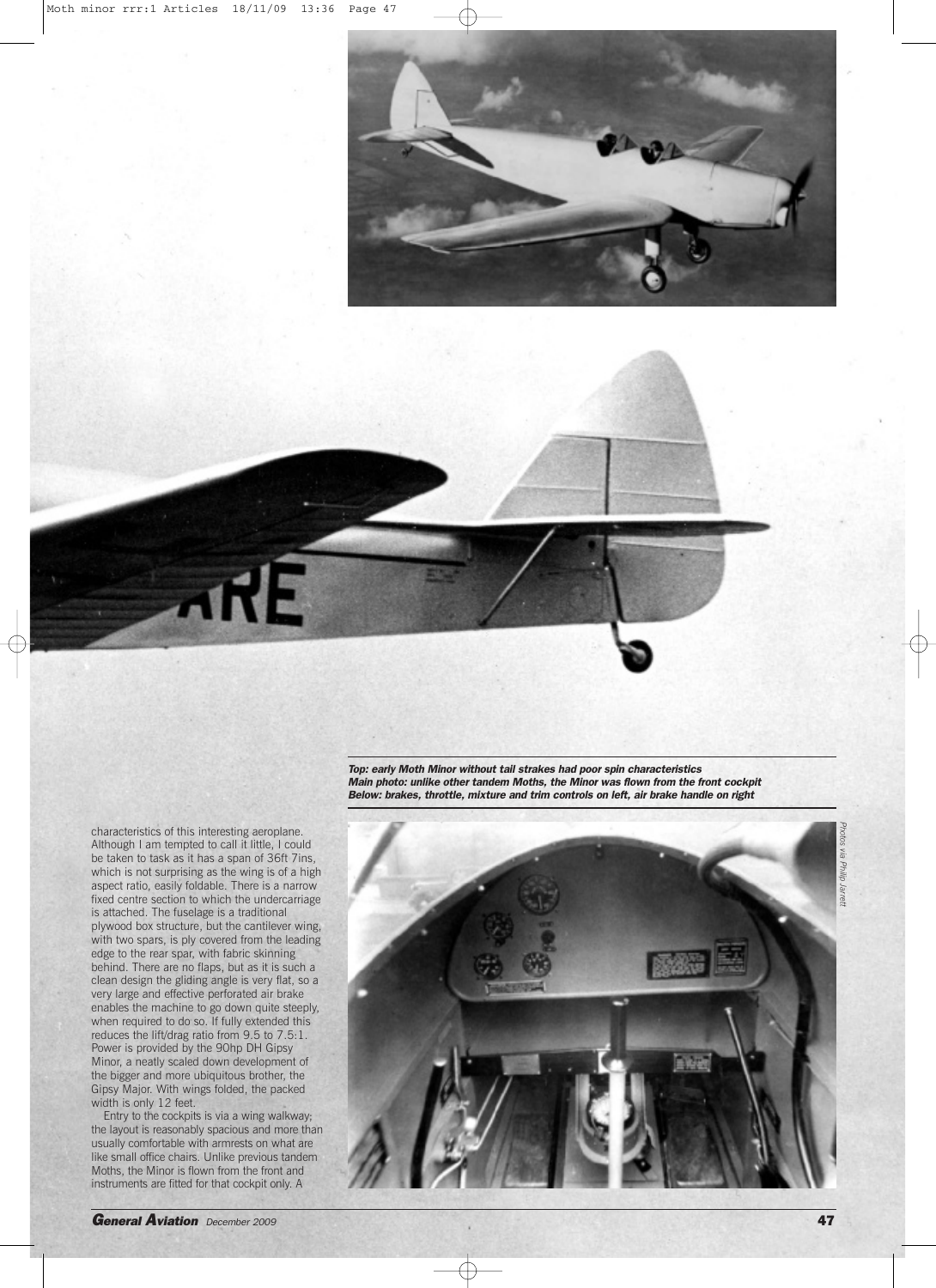



very useful tray for maps and accessories is mounted below the panel and a large P-type compass sits beneath that. The lever for the cable-operated drum brakes is on the left, as are the throttle, mixture and trim controls; the last of these applies spring pressure to the sticks and there are no trim tabs. On the right is a long lever to operate the air brake.

My first contact with the DH 94 was in 1949 with the Community Flying Club at the now long defunct Woodley, near Reading, for many years the home of the Miles stable. Although the CFC operated for a few years, it made little impact on those outside it, for when the history of the aerodrome was being compiled no one seemed aware of its past existence. The Club operated an open Minor, G-AFNI, on loan from Hugh Bethel, who also

had a Proctor. When I booked it for the first time there it was, ready to go, but with no form of guidance, so I had the pleasure of discovering for myself what life was like aboard this sleek machine. It took very little time to find that it was good.

Whilst getting to know where things were within, I had time to digest the world outside and was favourably impressed by the shallow ground angle, which helped to provide the above-average view. I took a little time to grasp the fuel situation, but found that the port wing root held a tank of 13 gallons capacity, with a gauge immediately above it, while on the opposite side there was no tank, but space for small items. Apparently a second tank was available as an option. The main luggage holder, which I had failed to find, but then I

*Above: about 100 Moth Minors had been built when the war stopped the show Left: demand was strong across the Commonwealth, including South Africa Below: ailerons are light and more responsive than long wingspan would suggest*



had no need for it, came to light as being accessible from inside the rear cockpit.

The Minor has no starter and is handswung, as was the norm for the time. Before getting going, though, I found an engine data plate, which confirmed that the small Gipsy was a higher-revving unit than its older, bigger